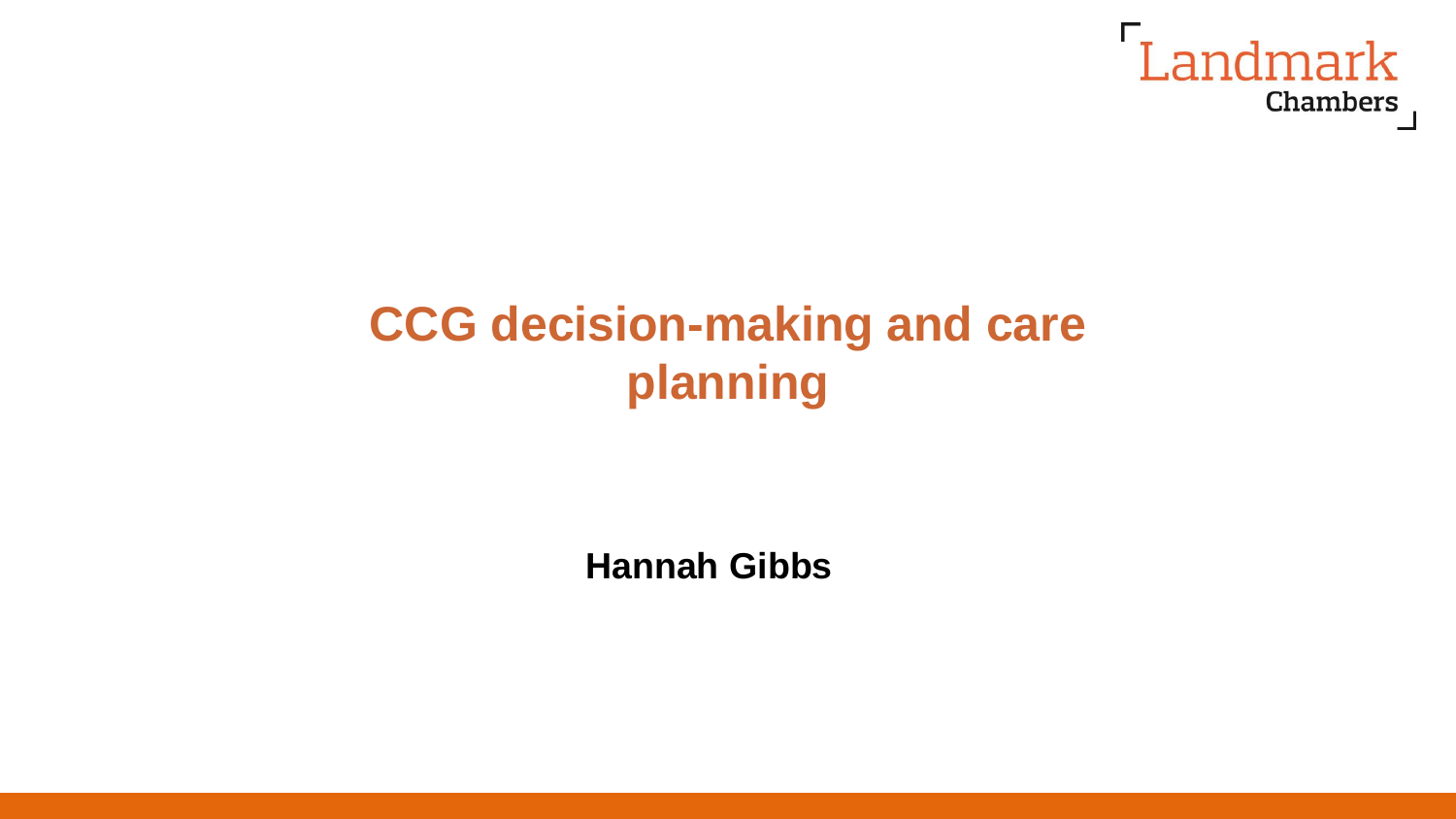# **Overview of the role of the CCG in the decision-making process**



- Next step after the MDT/DST is that the CCG makes a decision on whether the individual is eligible for NHS Continuing Healthcare.
- It is important to remember that, legally, the ultimate decision-maker is the CCG (usually a CHC panel acting as a decision-maker on behalf of the CCG)
- The decision is a matter of clinical judgment for the CCG and must reach its own decision on the tests set out in the 2012 Regulations.
- HOWEVER, the panel's decision must be informed by the outcome of the DST as reported by the MDT, and their recommendation.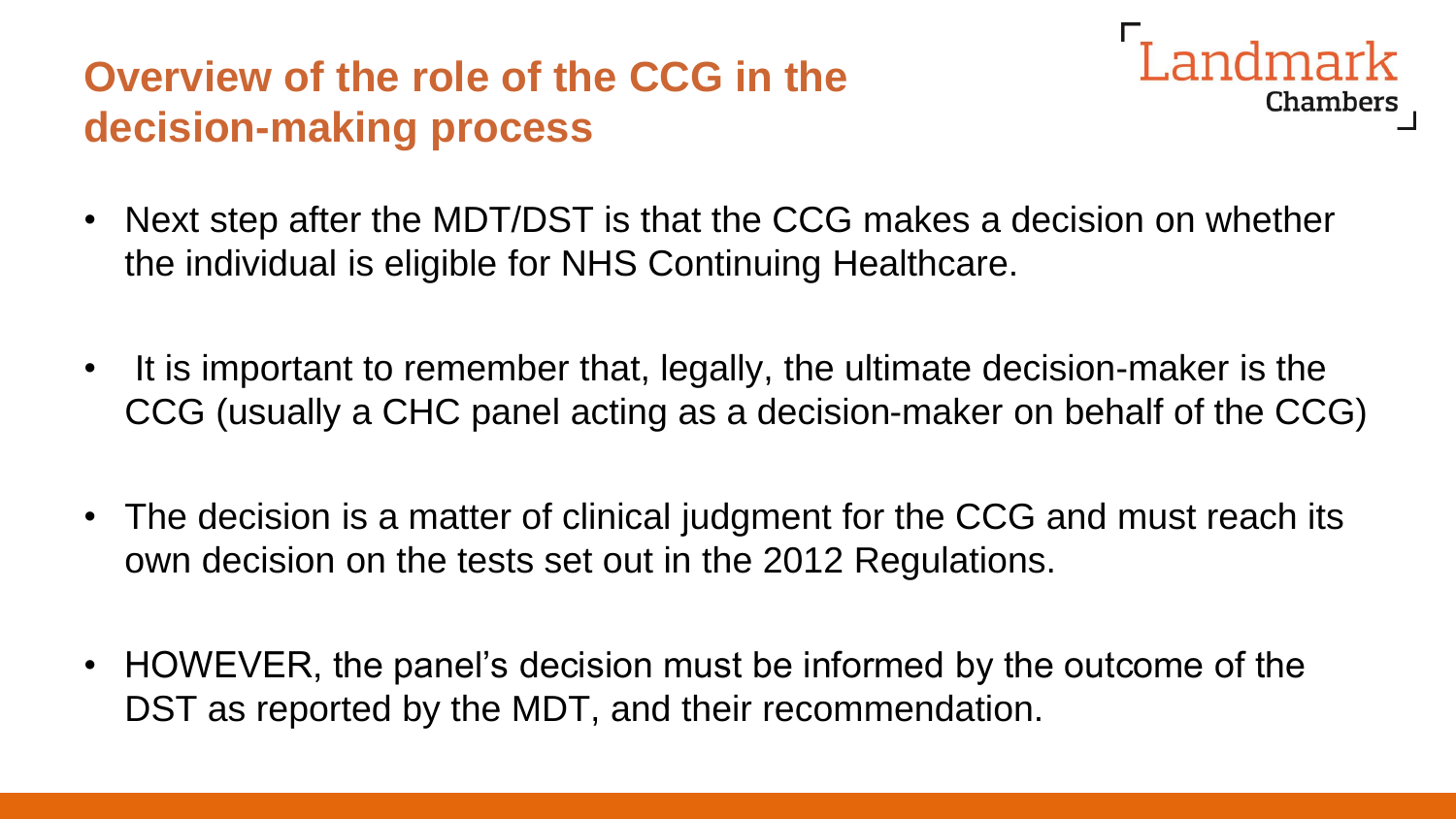# **Overview of the role of the CCG in the decision-making process**



• Regulation 21(5)(b):

(b) the relevant body makes a decision as to whether that person has a primary health need in accordance with paragraph (7), **using the completed Decision Support Tool to inform that decision.** 

Regulation 21(6):

6) If a relevant body decides that a person has a primary health need in accordance with paragraph (5)(b), it must also decide that that person is eligible for NHS Continuing Healthcare.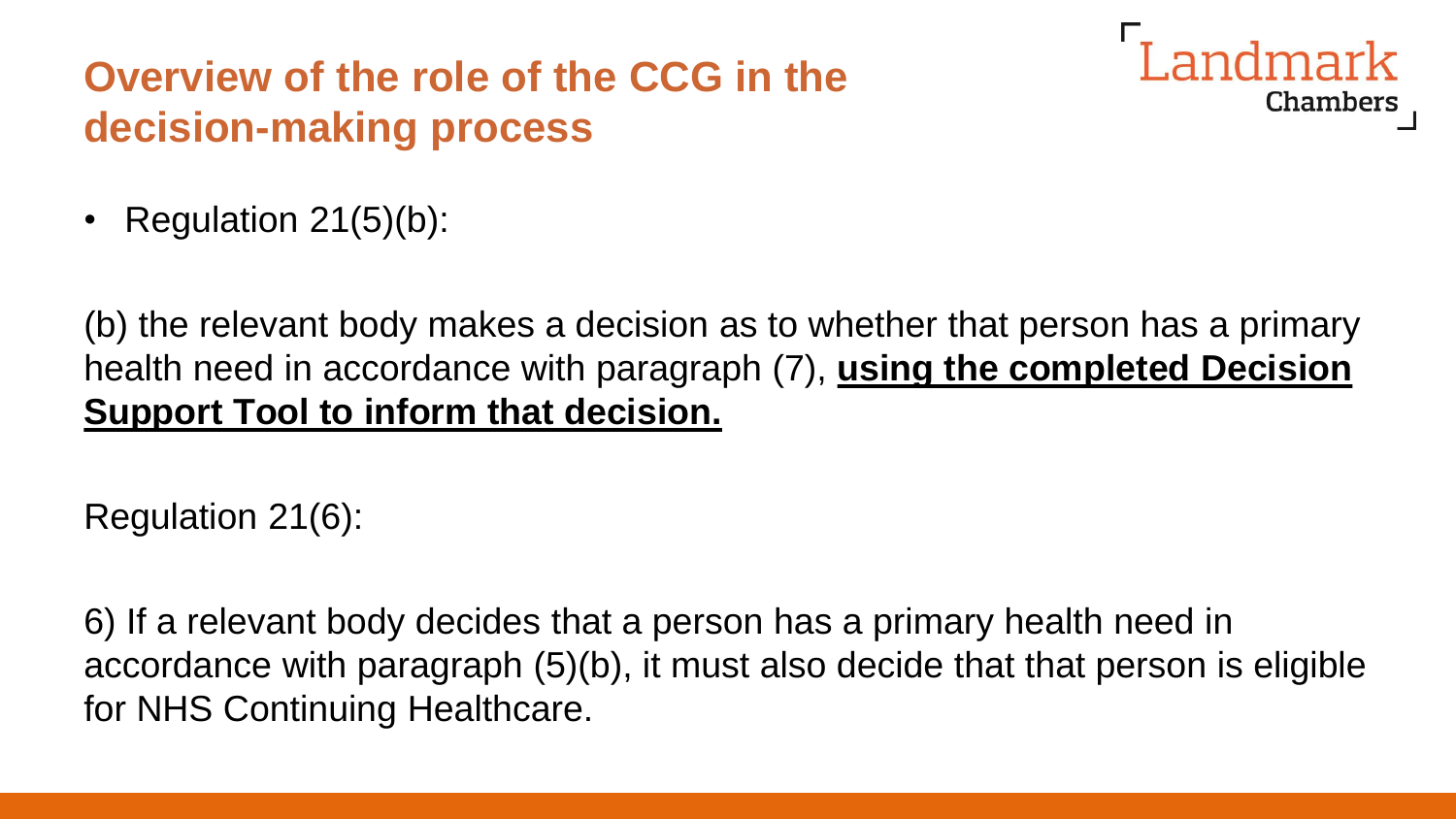# **Overview of the role of the CCG in the decision-making process**

andmark **Chambers** 

• Regulation 21(7)

(7) In deciding whether a person has a primary health need in accordance with paragraph (5)(b), a relevant body must consider whether the nursing or other health services required by that person are—

(a) where that person is, or is to be, accommodated in relevant premises, **more than incidental or ancillary** to the provision of accommodation which a social services authority is, or would be but for a person's means, under a duty to provide; or

(b) of a nature **beyond which a social services authority whose primary responsibility is to provide social services could be expected to provide**,

and, if it decides that the nursing or other health services required do, when considered in their totality, fall within sub-paragraph (a) or (b), it must decide that that person has a primary health need.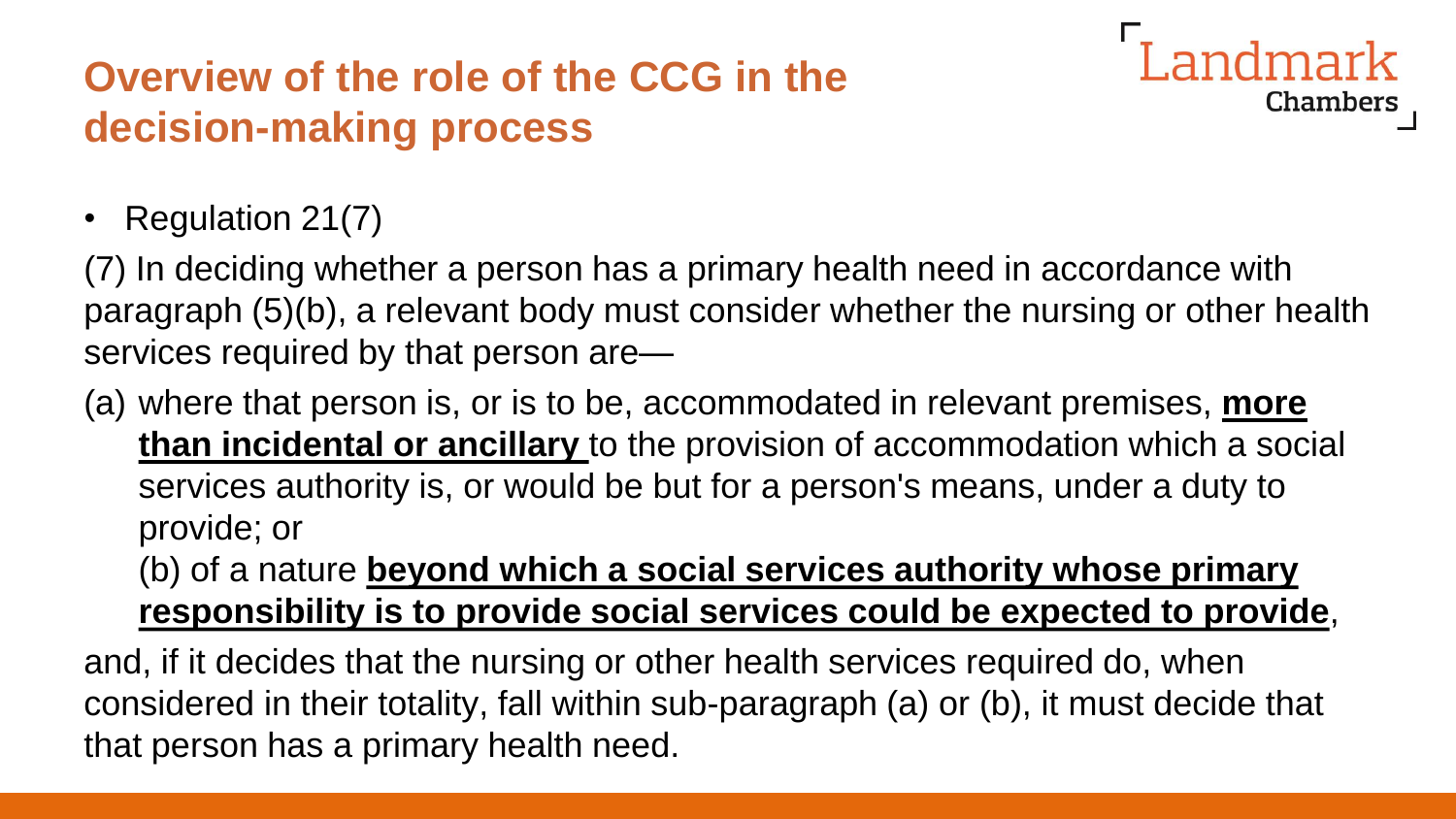# **Who within the CCG should be responsible for the eligibility decision?**

Landmark Chambers

- The decision can be made by a person OR a committee authorised under the CCG's standing orders to take the decision on behalf of the CCG.
- This is typically a nominated officer or a panel which is constituted to review the assessments and reach a decision.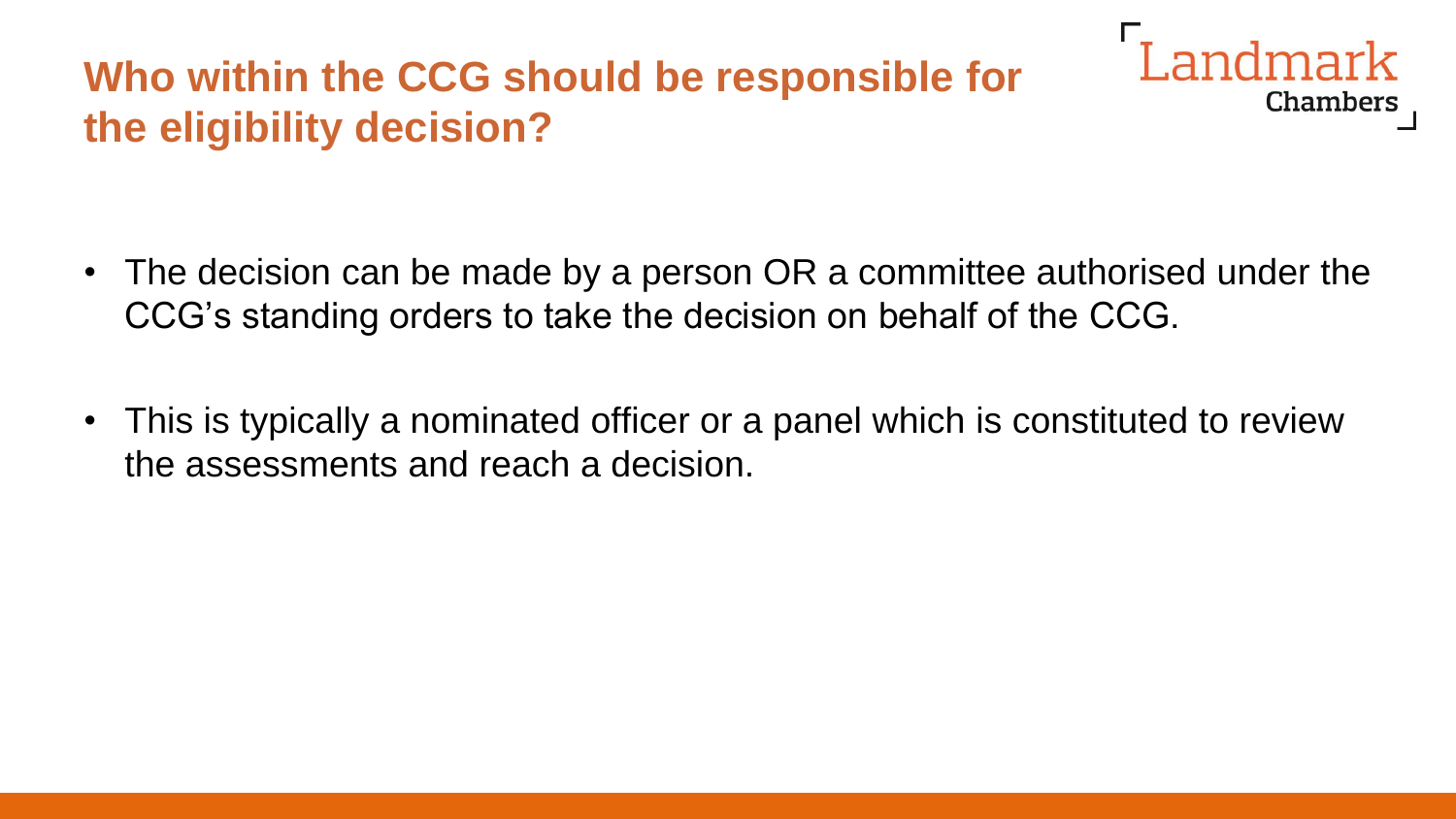## **Who within the CCG should be responsible for the eligibility decision?**

• The Framework suggests the following potential arrangements, or combinations of them

- *appoint (or jointly appoint) an employee (or employees) to work within the organisation carrying out the assessment functions such that this member of staff has authority to make eligibility decisions as an employee of the CCG with clear lines of authority and accountability within the CCG for undertaking this role*
- *identify an employee (or employees), or Governing Body Member(s), within the CCG to make eligibility decisions regarding NHS Continuing Healthcare having received the completed assessments and recommendations from the organisation carrying out the NHS Continuing Healthcare assessment function on behalf of the CCG*
- *bearing in mind the guidance in Practice Guidance, use a verification committee or*  'panel' as a formal sub-committee of the CCG with delegated responsibility for *decision making in relation to NHS Continuing Healthcare eligibility*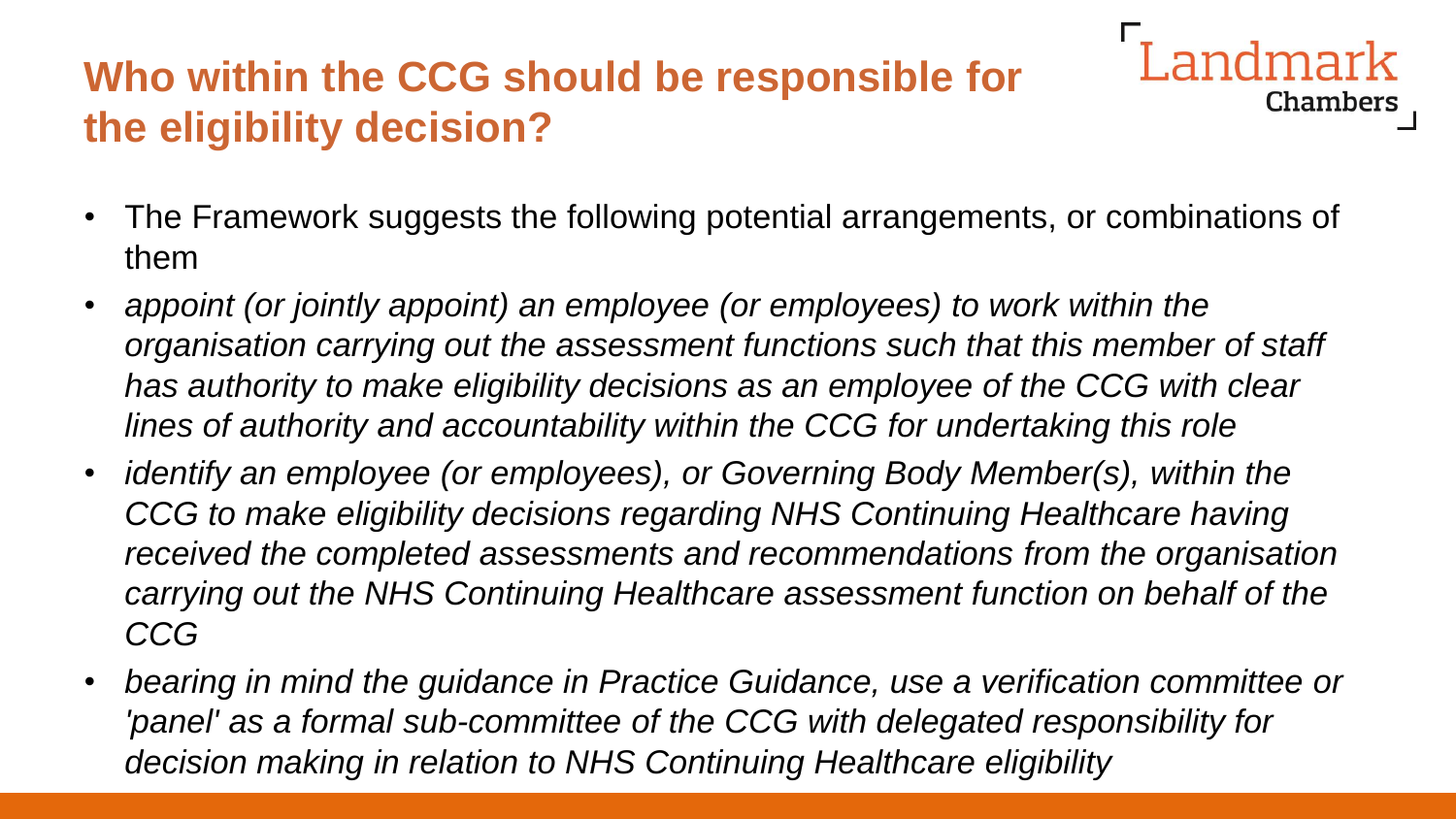# **Who within the CCG should be responsible for the eligibility decision?**

#### • **Potential legal pitfalls:**

• Remember that CCGs remain legally responsible for all eligbility decisions about a patient for whom they are responsible, even where they have delegated the function of assessment to another authorised body such as a Commissioning Support Unit for a number of CCGs.

**Landmark** 

- If there is a panel, ensure that the membership, terms of reference and decision-making powers of the panel are approved by the CCG governing body.
- Furthermore, it is not appropriate to set up the decision-making process of the any committee/panel with delegated authority in such a way that members from outside the CCG have a right to veto or constitute a majority for a vote on the issue of eligibility.
- I.e. CCG is in a position where its own staff are unable to take a decision that a patient is not eligible for CCG – could be open to legal challenge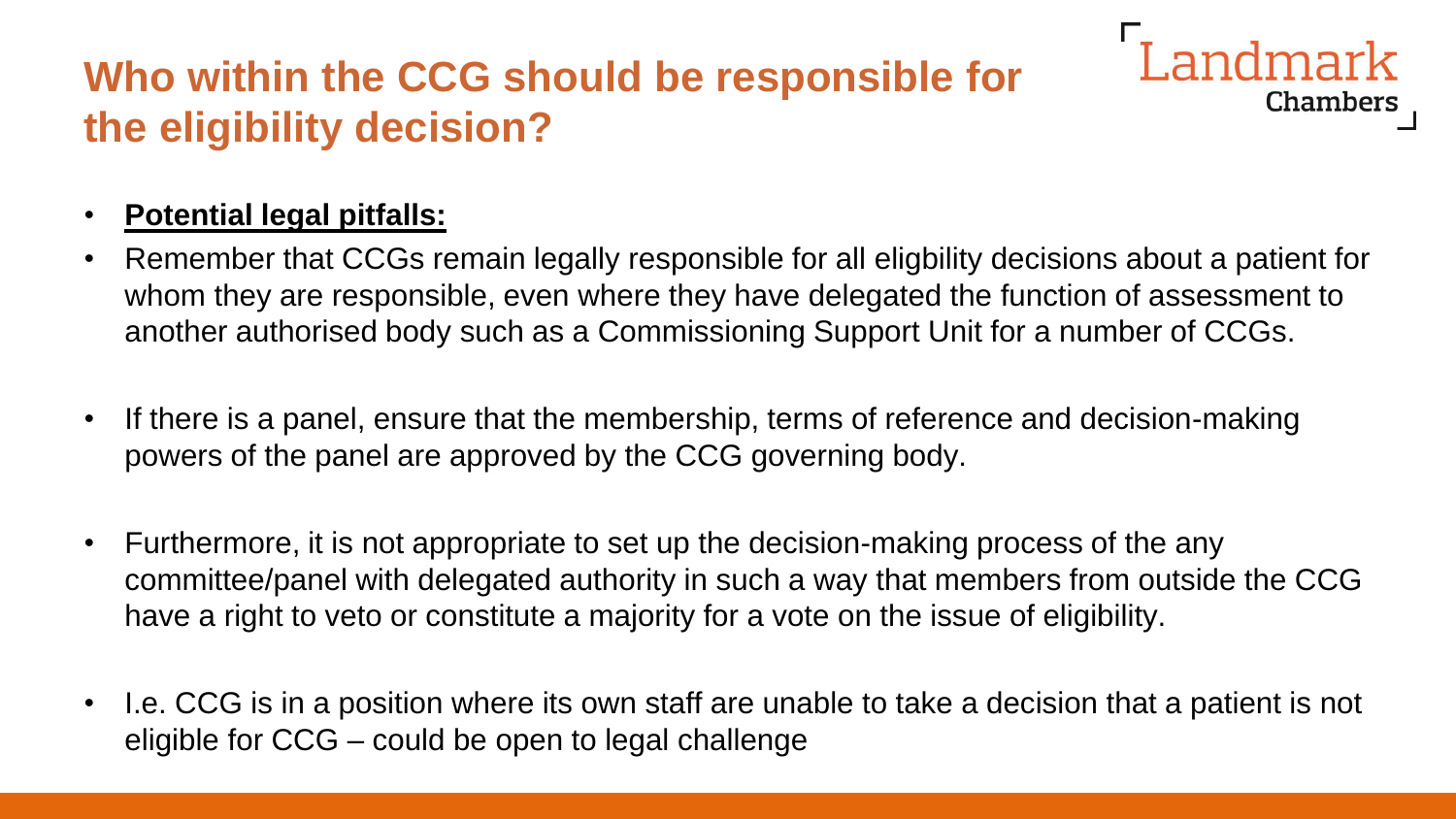#### **How should the CCG's decision be made? Question 1: primary health need**

Chambers

Landmark

- The key question for the CCG is **whether the patient has a primary health need.** If it considers that it does, under Regulation 21(6) then the CCG must also decide that the patient is eligible for NHS CHC.
- The CCG should form this judgment in part by looking at the medical support the patient requires on a day-to-day basis to meet his or her needs using the assessment produced by the DST. Is the patient's **predominant** need for healthcare support, with a subsidiary need for accommodation and social care – more likely to indicate eligibility.
- The CCG should make a decision based on the patient's clinical condition as it is at the date of the decision. NB previous presentation on "well-managed need"
- Like the DST, the CCG should consider: the nature, intensity, complexity and unpredictability of the patient's needs.
- NB lots of guidance on this in the Framework, particularly the Practice Guidance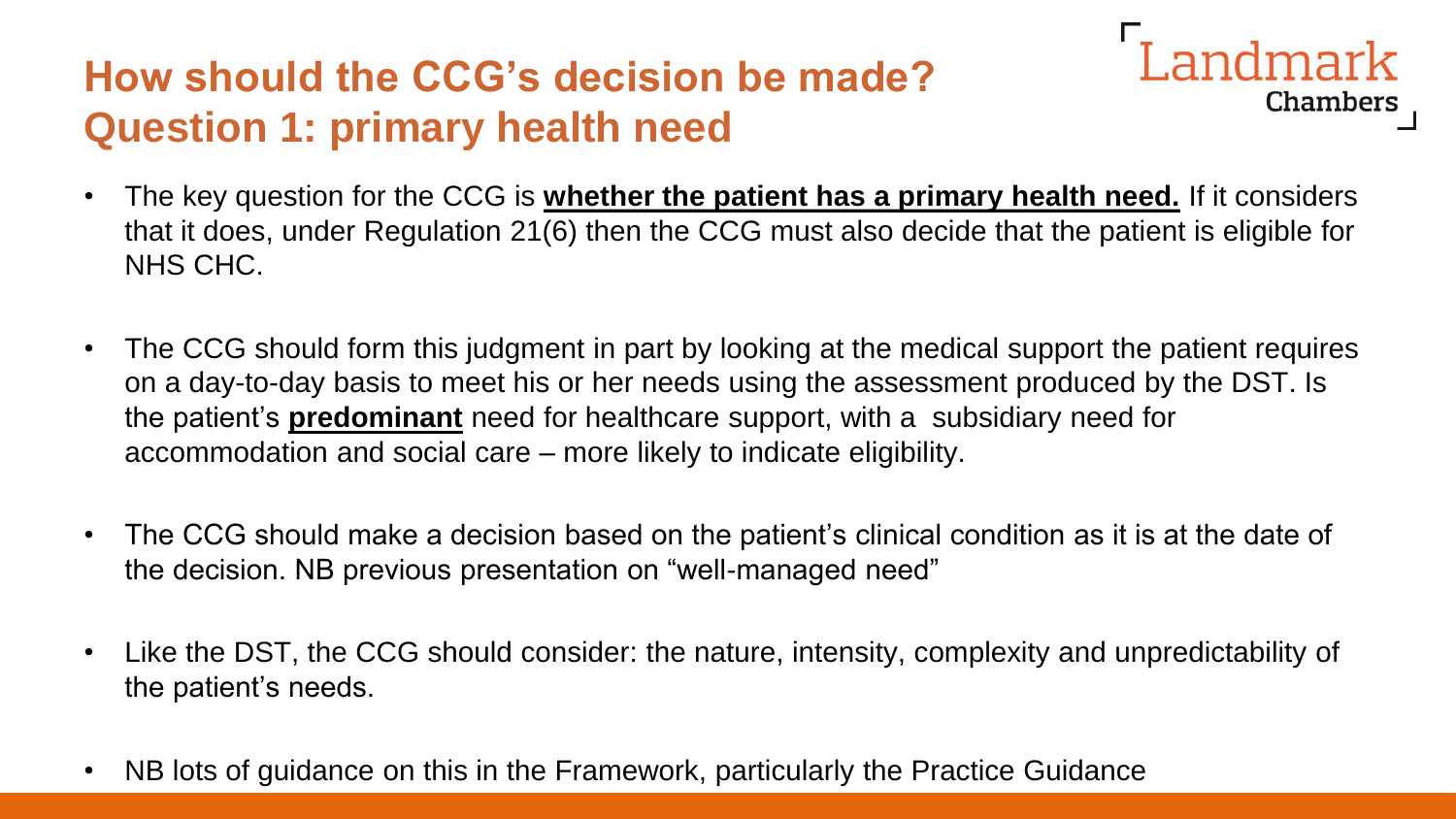# **How should the CCG's decision be made? Questions 2 and 3:** *Coughlan* **grounds**



- Regulation 21(7) reflects the tests set out in the seminal CHC case, *Coughlan.*
- They **must** be considered when considering whether the patient has a primary health need.
- (7) In deciding whether a person has a primary health need in accordance with paragraph (5)(b), a relevant body must consider whether the nursing or other health services required by that person are—
- (a) where that person is, or is to be, accommodated in relevant premises, more than incidental or ancillary to the provision of accommodation which a social services authority is, or would be but for a person's means, under a duty to provide; or (b) of a nature beyond which a social services authority whose primary responsibility is to provide social services could be expected to provide,
- and, if it decides that the nursing or other health services required do, when considered in their totality, fall within sub-paragraph (a) or (b), it must decide that that person has a primary health need.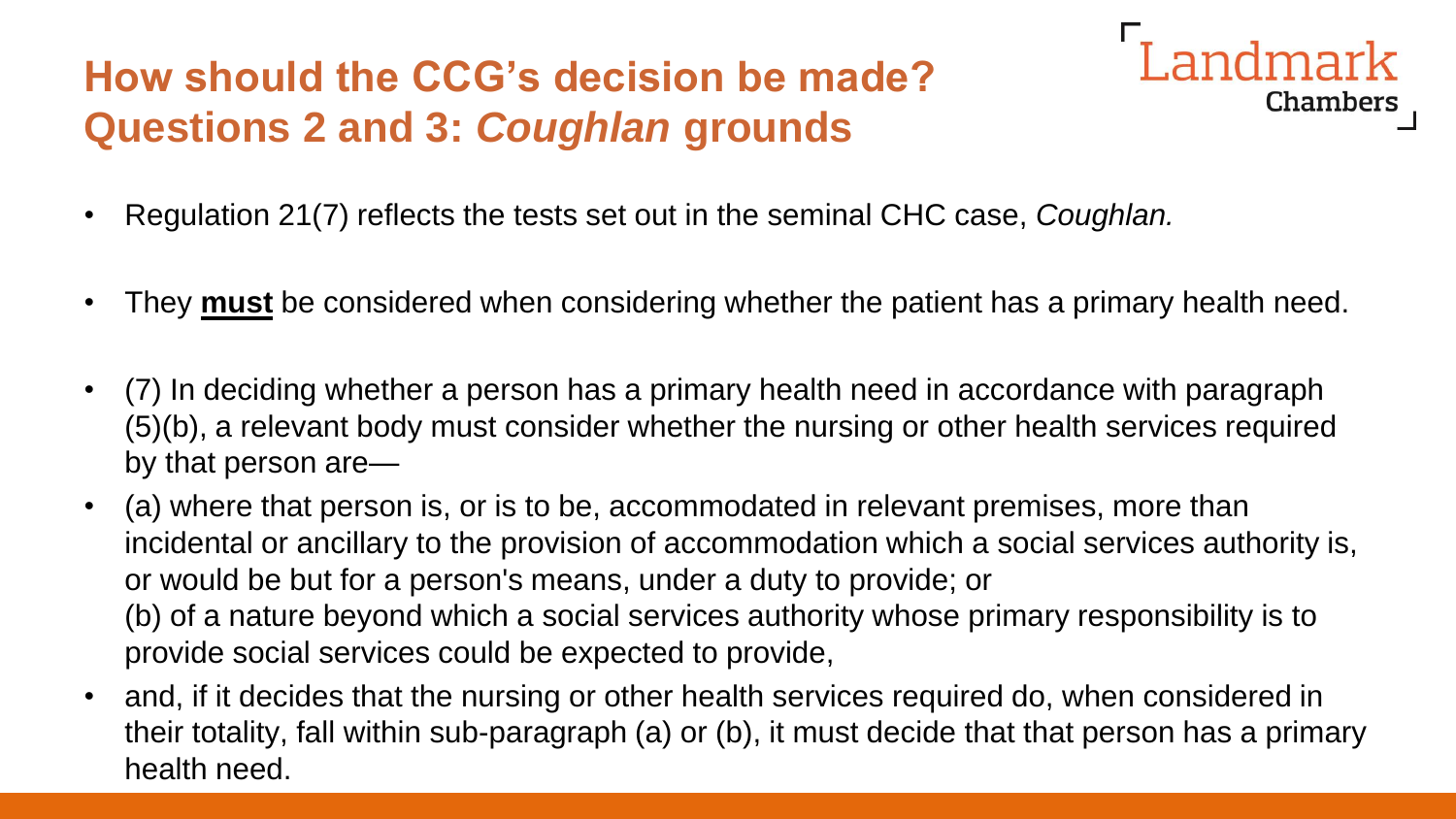# **How should the CCG's decision be made? What weight to be given to MDT assessment?**



- Regulation 21(5)(b) of the 2012 Regulations provides that the DST must be used to "inform" the CCG's decision as to whether the patient has a "primary health need".
- Therefore, it is clear that legally the CCG is not bound to adopt the recommendation of the MDT.
- HOWEVER, the Framework is quite explicit that:
- *Only in exceptional circumstances, and for clearly articulated reasons, should the multidisciplinary team's recommendation not be followed.*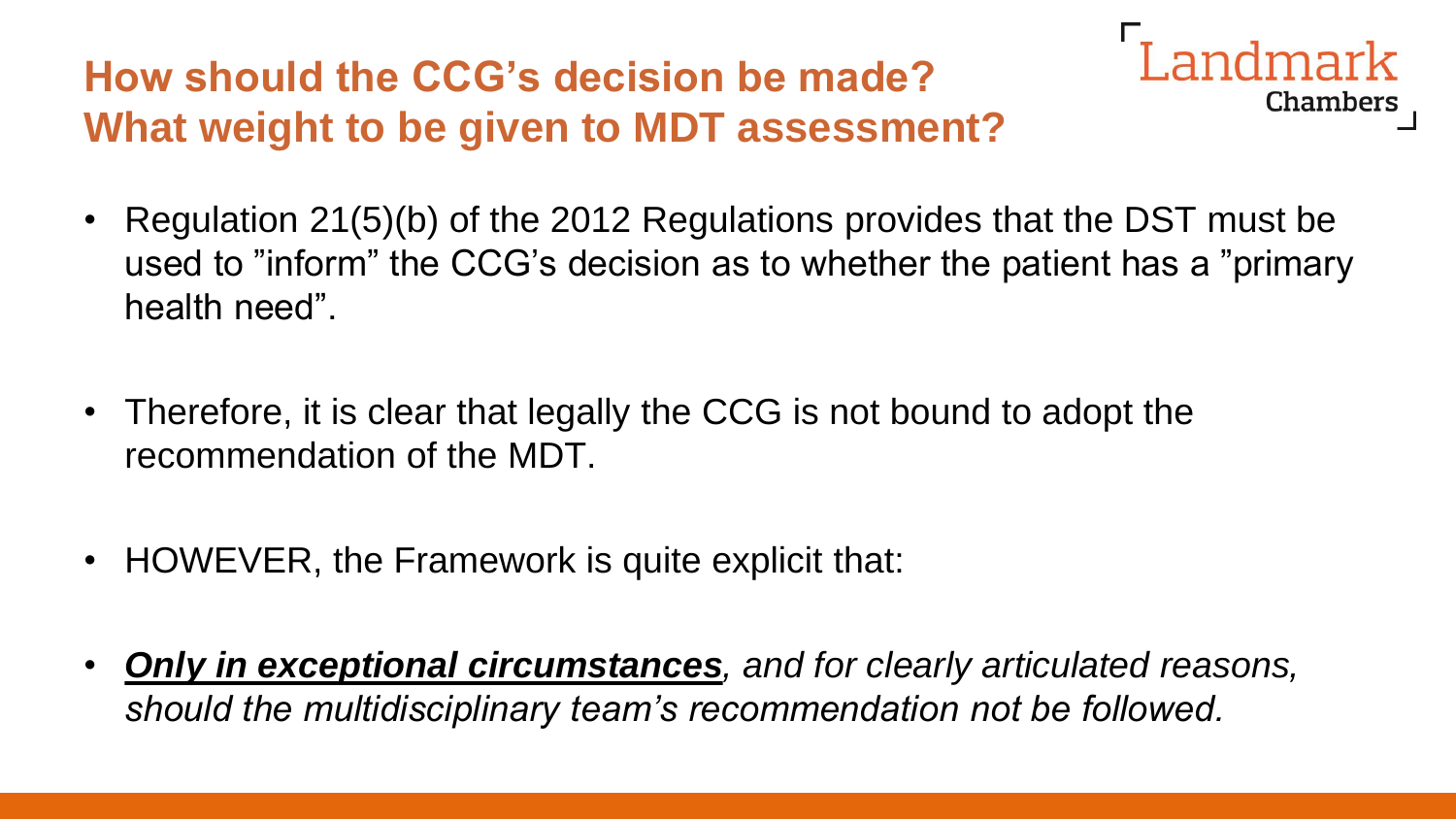# **How should the CCG's decision be made? What weight to be given to MDT assessment?**



- PG 39 in the Framework provides further guidance:
- *Exceptional circumstances where these recommendations may not be accepted by a CCG include:* 
	- *where the DST is not completed fully (including where there is no recommendation)*
	- *where there are significant gaps in evidence to support the recommendation*
	- *where there is an obvious mismatch between evidence provided and the recommendation made*
	- *where the recommendation would result in either authority acting unlawfully.*

*39.2 In such cases the matter should be sent back to the MDT with a full explanation of the relevant matters to be addressed. Where there is an urgent need for care/support to be provided, the CCG (and LA where relevant) should make appropriate interim arrangements.*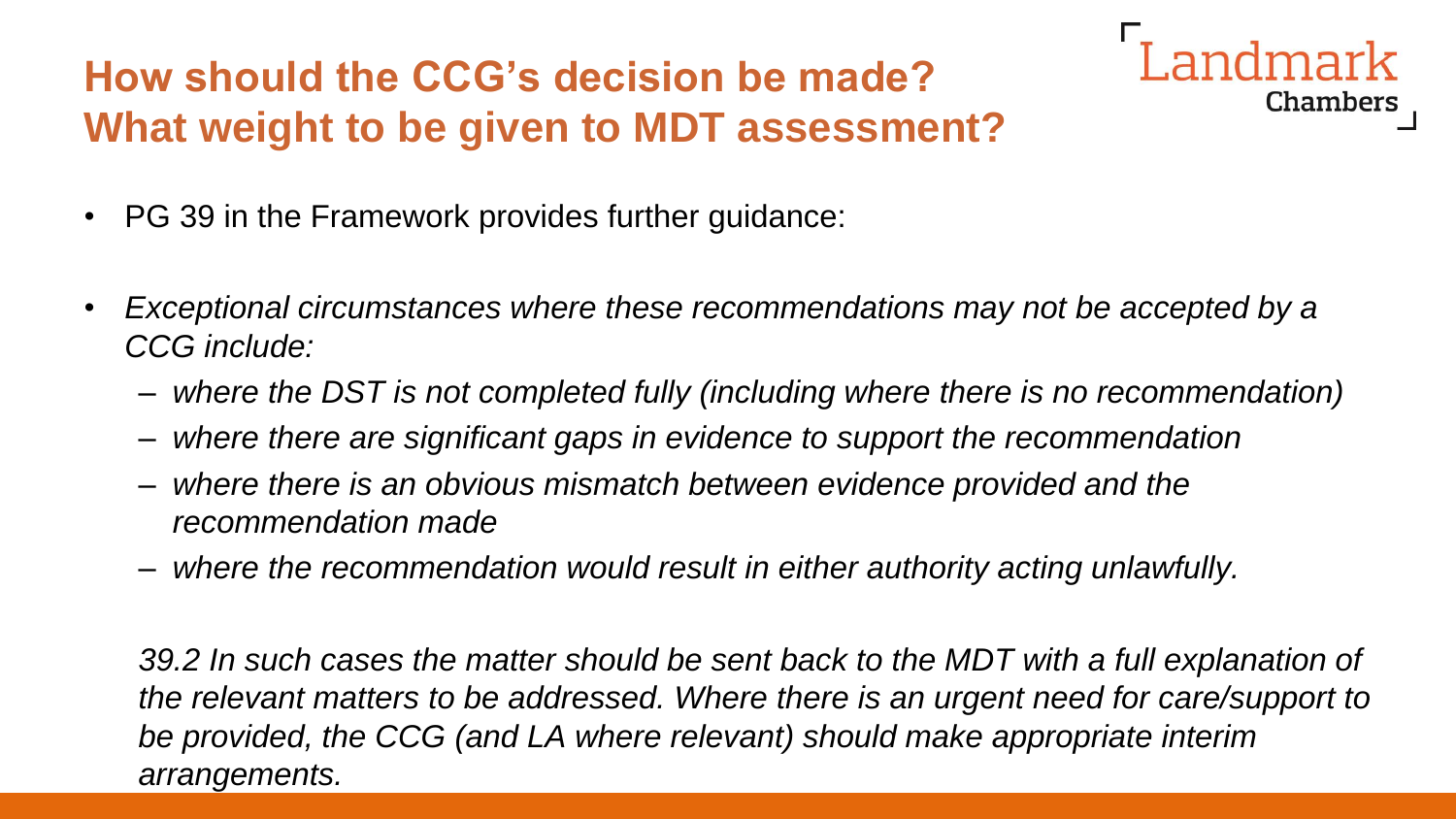# **How should the CCG's decision be made? What weight to be given to MDT assessment?**



- Is the Framework correct? Arguably, this is an (incorrect) gloss on the statutory framework. It does NOT refer to exceptional circumstance and instead the requirement is that the DST "informs" the CCG's decision.
- The correct legal position is likely to be that the CCG is **NOT** required to have exceptional reasons not to depart from the MDT's recommendation.
- But in any event, the CCG should still give **considerable weight** to the DST and its contents as the basis for their decision, have **good reasons** to depart from the MDT's recommendation, which they should **clearly record**.
- It cannot amend the DST or go back in to the document and re-score on the domains. It must take it into account but reach its own conclusions.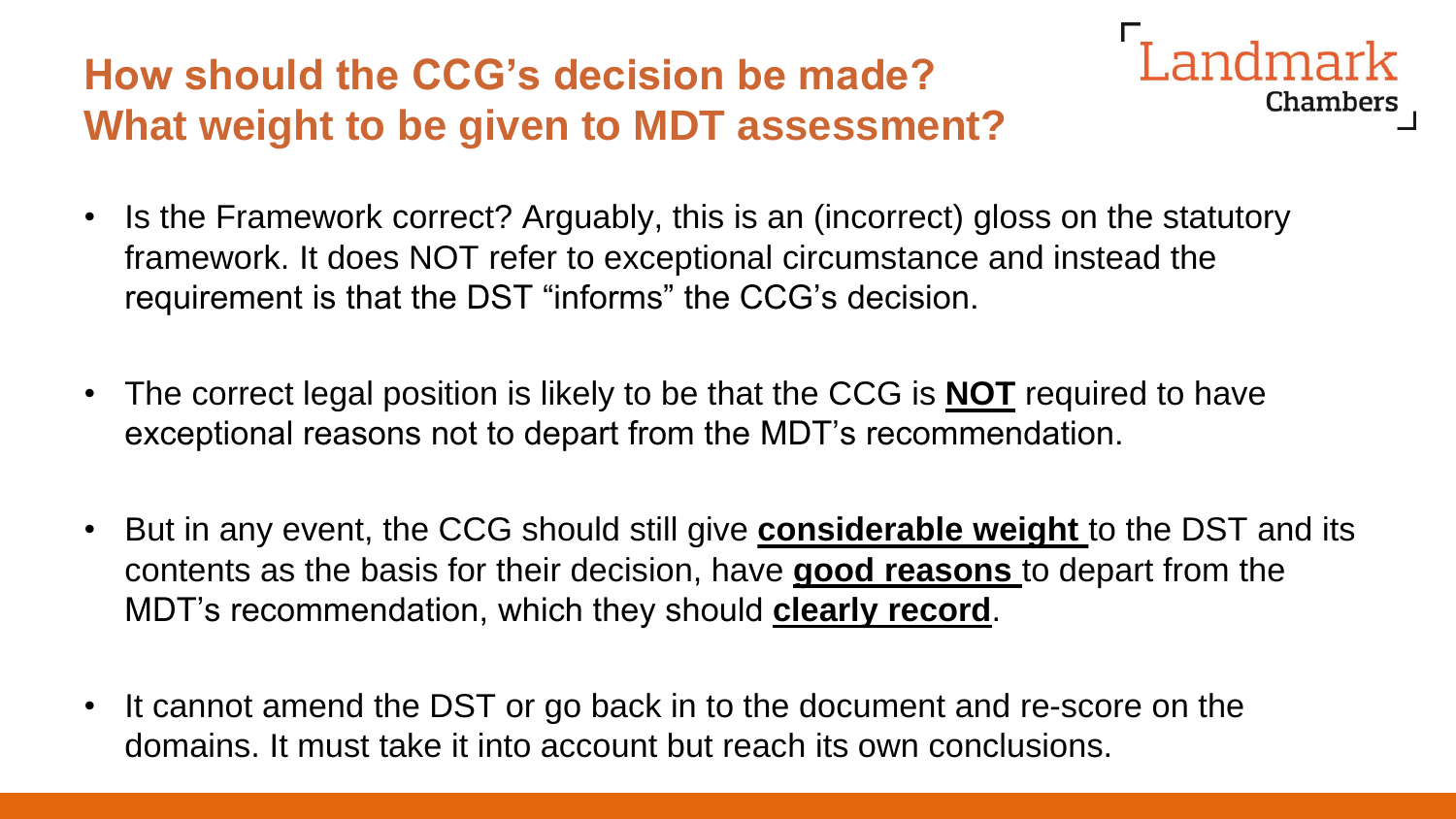#### **Consultation with the Local Authority**

• Regulation 22 (1) A relevant body must, insofar as is reasonably practicable—

(a) consult with the relevant social services authority **before** making a decision about a person's eligibility for NHS Continuing Healthcare, including any decision that a person receiving NHS Continuing Healthcare is no longer eligible to do so;

andmark

- This stage should occur after the completion of the DST but before the eligibility decision is made by the CCG
- Duty on social services departments to provide advice and assistance to CCGs where they are consulted, including disclosure of any assessment that the LA has conducted to assess need for community care services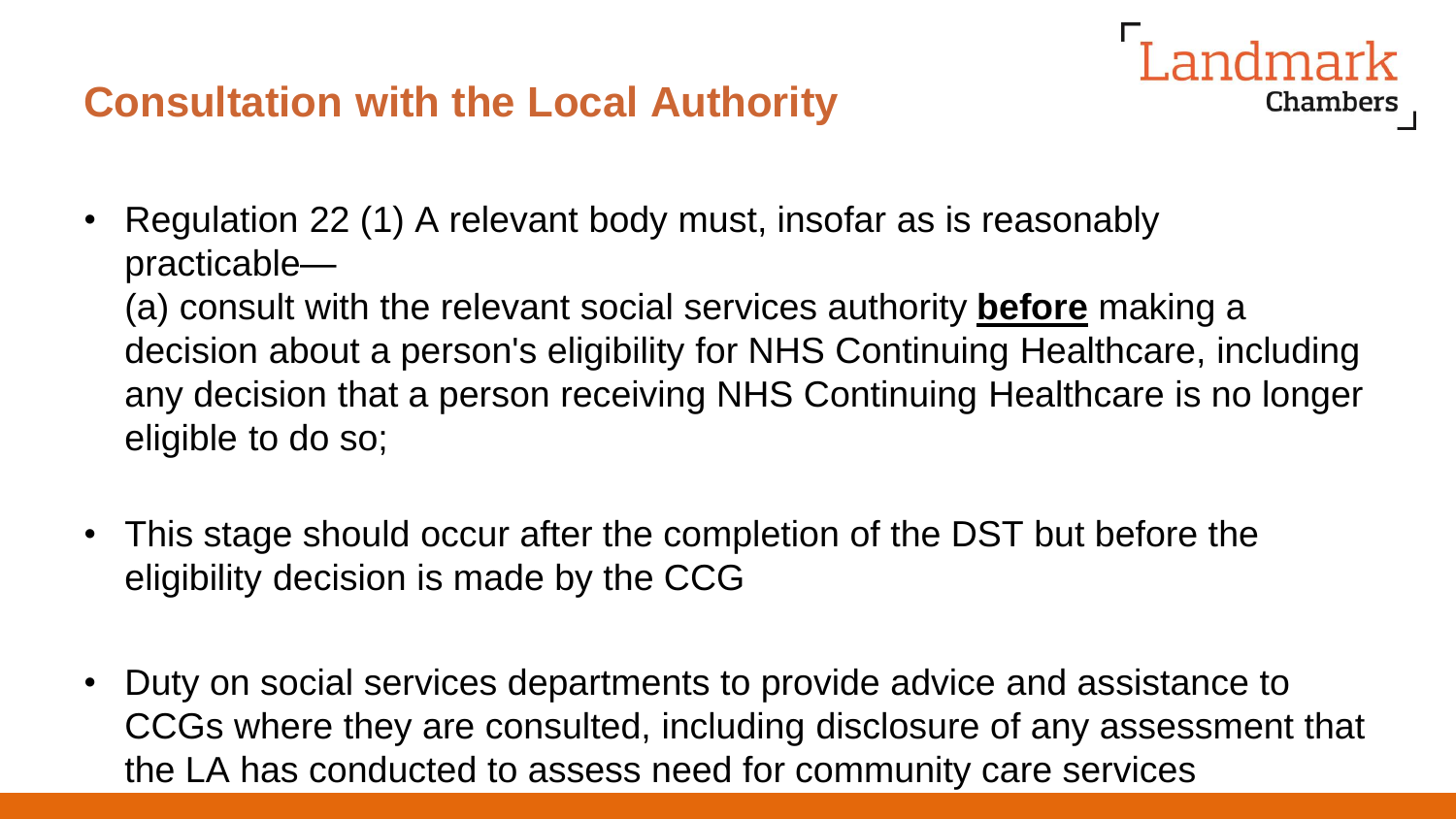#### **Communicating the eligibility decision**

• 159. Once the eligibility decision is made by the CCG, the individual should be informed *in writing* as *soon as possible (although this could be preceded by verbal confirmation where appropriate). This written confirmation should include:* 

**Landmark** 

- *the decision on primary health need, and therefore whether or not the individual is eligible for NHS Continuing Healthcare;*
- *the reasons for the decision;*
- *a copy of the completed DST;*
- *details of who to contact if they wish to seek further clarification; and*
- *how to request a review of the eligibility decision.*
- *160. Where an individual is not eligible for NHS Continuing Healthcare, the outcome letter may also include, where applicable and appropriate, information regarding NHS- funded Nursing Care or a joint package of care.*
- **161. Where an individual is eligible for NHS Continuing Healthcare, an indication of the proposed** *care package, if known, could be included within this communication, or if not known at that stage, information on what the next steps are. Eligibility for NHS Continuing Healthcare is not indefinite, as needs could change. This should be made clear to the individual and/or their representative.*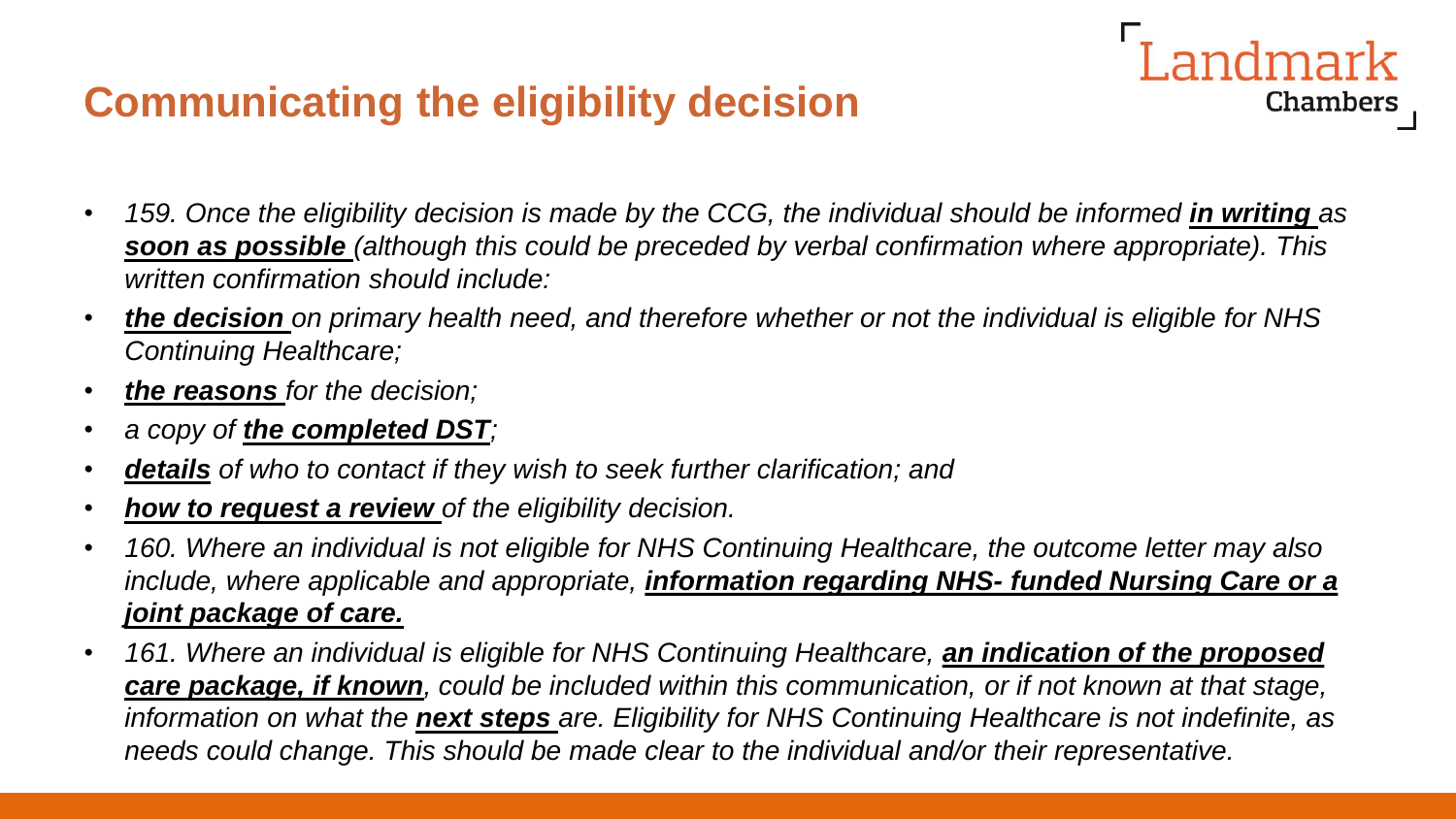#### **Care Planning**

- andmark Chambers
- If the CCG decides that the patient is eligible for CHC, it comes under a legal duty to offer an appropriate package of services to meet the patient's needs for health services, social care services and accommodation (where that is part of the need)
- *165. Where an individual is eligible for NHS Continuing Healthcare, the CCG is responsible for care planning, commissioning services, and for case management. It is the responsibility of the CCG to plan strategically, specify outcomes and procure services, to manage demand and provider performance for all services that are required to meet the needs of all individuals who qualify for NHS Continuing Healthcare The services commissioned must include ongoing case management for all those eligible for NHS Continuing Healthcare, including review and/or reassessment of the individual's needs.*
- *166. CCGs should operate a person-centred approach to all aspects of NHS Continuing Healthcare, using models that maximise personalisation and individual control and that reflect the individual's preferences, as far as possible, including when delivering NHS Continuing Healthcare through a Personal Health Budget, where this is appropriate (refer to paragraphs 296-300).*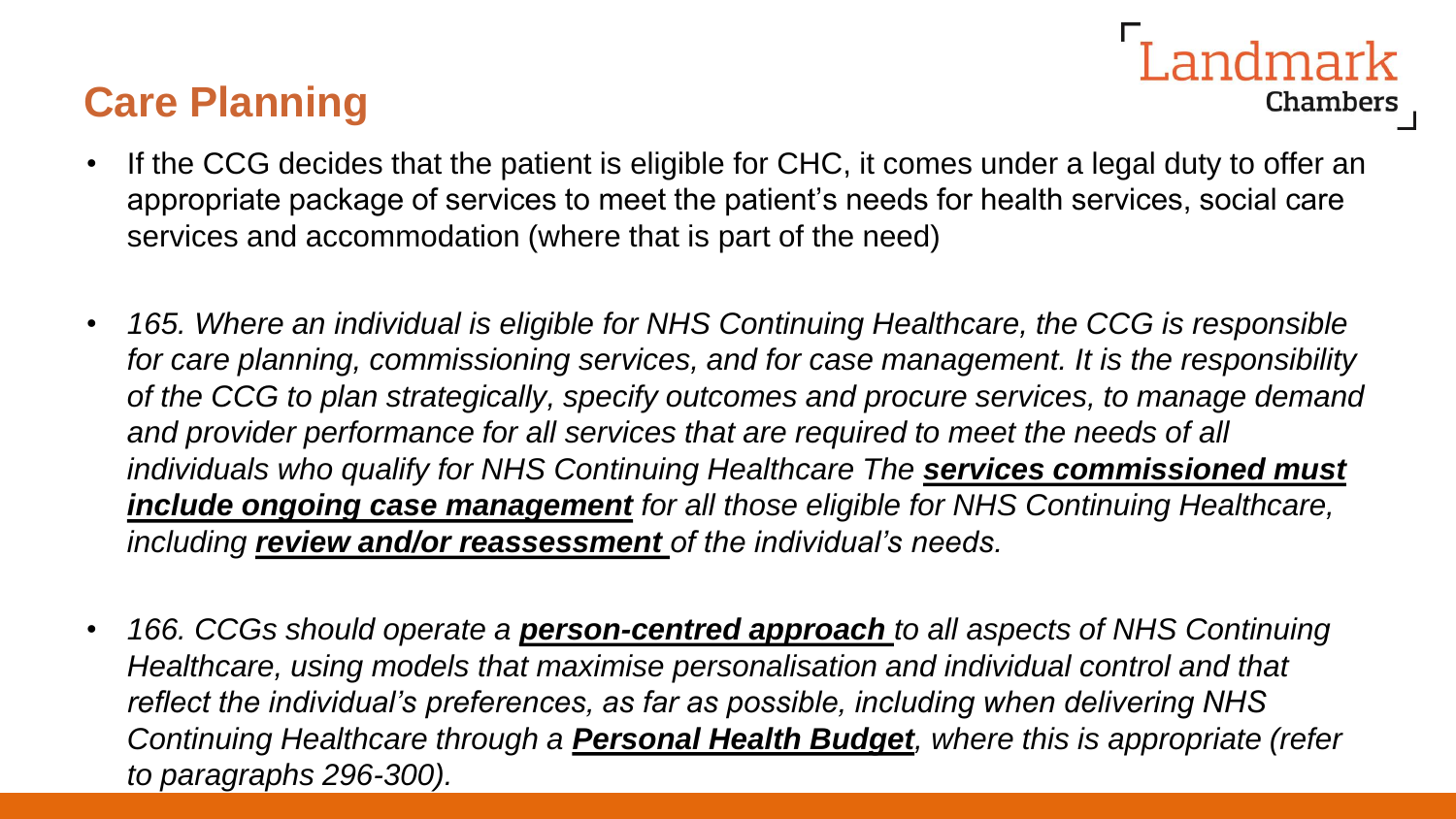- *171. The care planning process is central to the commissioning and provision of care to meet an individual's needs. Responsibility for care planning lies with the CCG.*
- *172. Where a person qualifies for NHS Continuing Healthcare, the package to be provided is that which the CCG assesses is appropriate to meet all of the individual's assessed health and associated care and support needs. The CCG has responsibility for ensuring this is the case, and determining what the appropriate package should be. In doing so, the CCG should have due regard to the individual's wishes and preferred outcomes. Although the CCG is not bound by the views of the local authority on what services the individual requires, any local authority assessment under the Care Act 2014 will be important in identifying the individual's needs and in some cases the options for meeting them. Whichever mechanism is used for meeting an individual's assessed needs, the approach taken should be in line with the principles of personalisation (refer to paragraphs 296-300).*
- 173. Care planning for needs to be met under NHS Continuing Healthcare should not be *carried out in isolation from care planning to meet other needs, and, wherever possible, a single, integrated and personalised care plan should be developed.*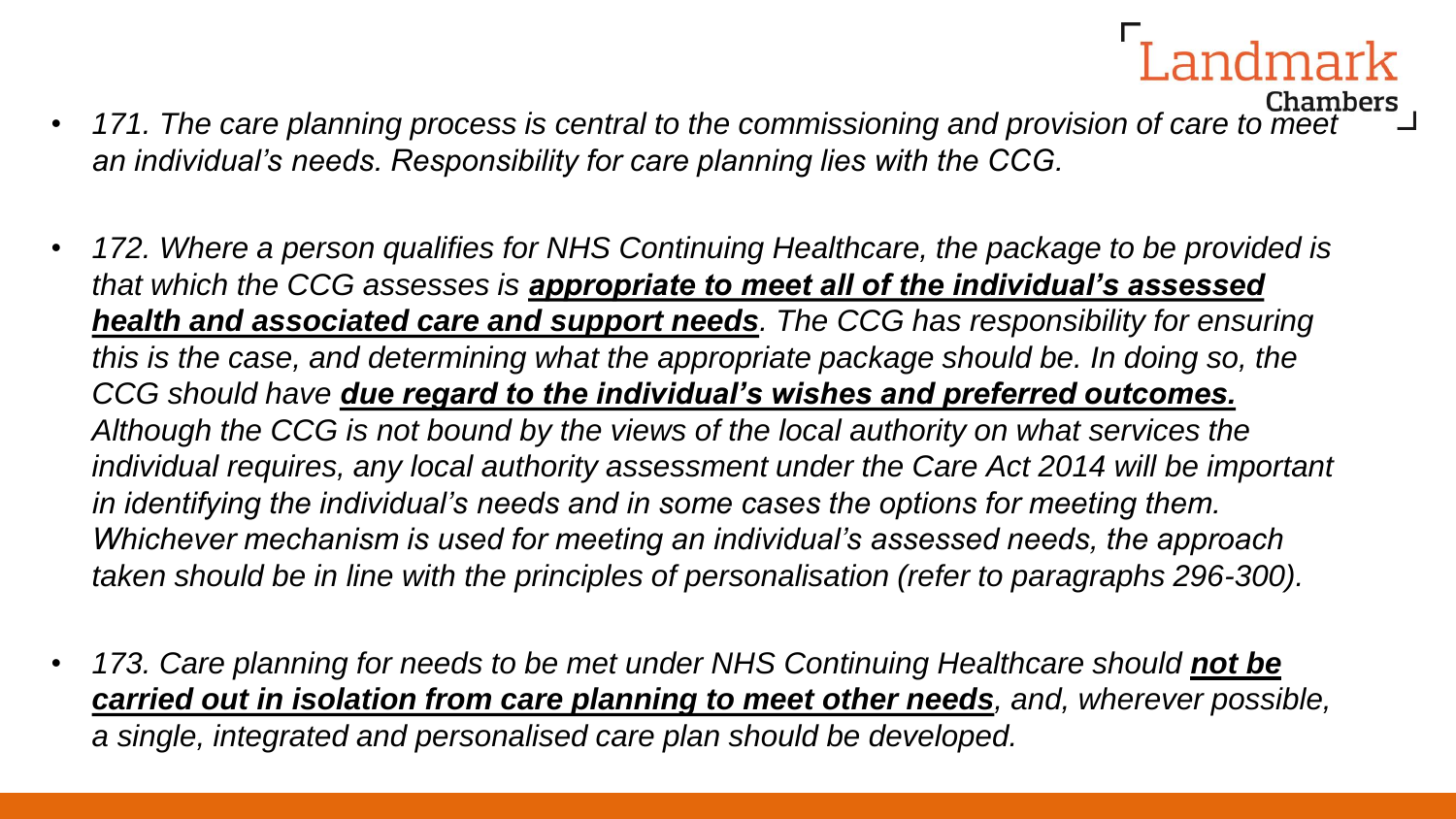# **The relevance of financial considerations in care planning and commissioning?**

• While the Framework states that a decision on eligibility should not be based on financial considerations, once a patient is deemed eligible, it is perfectly proper that the decision on the package of services and how those services will be commissioned will be informed by cost-effectiveness considerations.

- Typical scenario that a model of support preferred by individuals will be more expensive than other options – this could be a package of services provided at home versus in a care home.
- The Framework makes clear that CCGs can take comparative costs and value for money into account but should consider the following factors: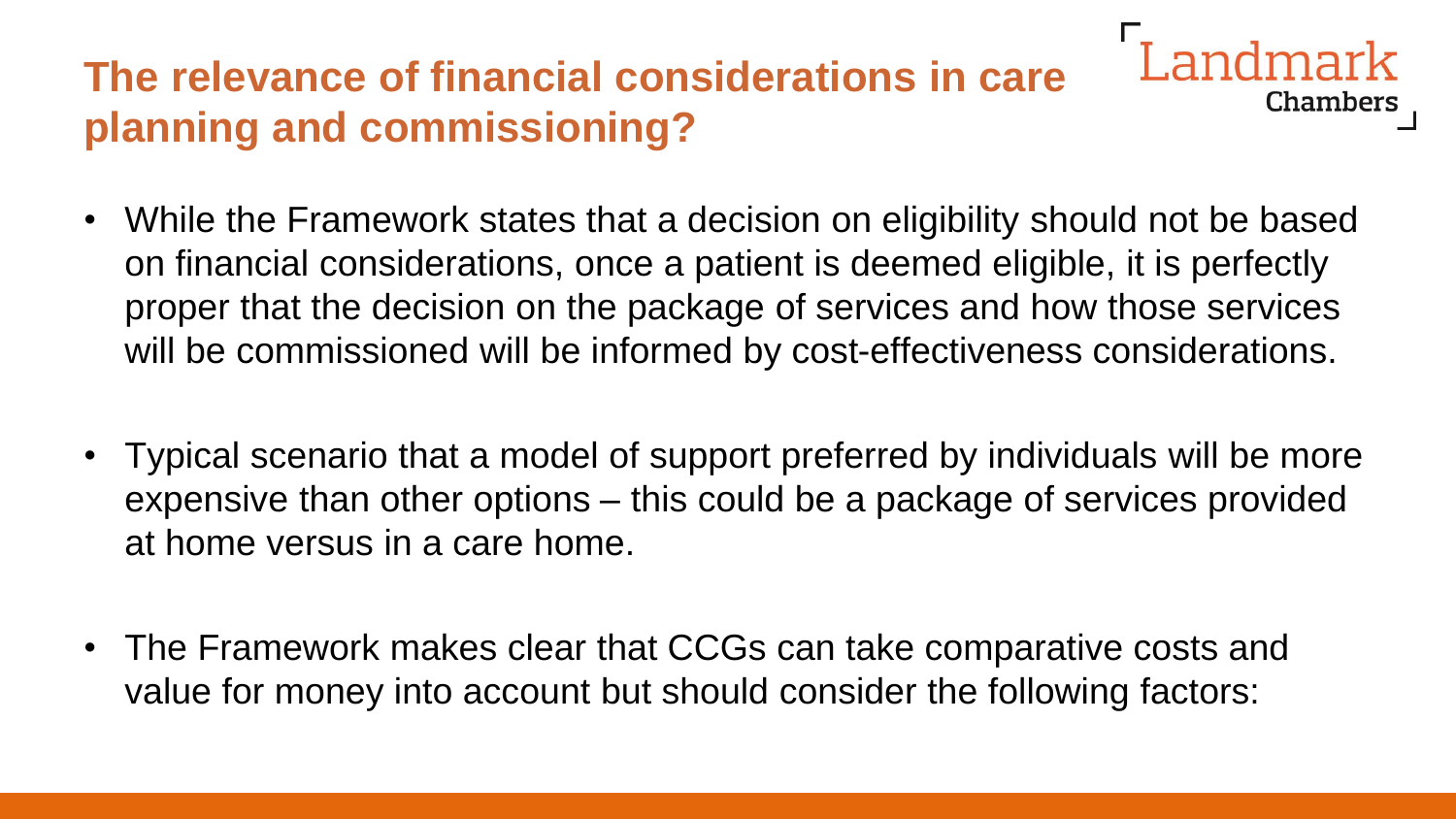#### **The relevance of financial considerations in care planning and commissioning?**

• a) The cost comparison has to be on the basis of the genuine costs of alternative models.

- b) Where a person prefers to be supported in their own home, the actual costs of doing this should be identified on the basis of the individual's assessed needs and agreed desired outcomes.
- c) Cost has to be balanced against other factors in the individual case, such as an individual's desire to continue to live in a family environment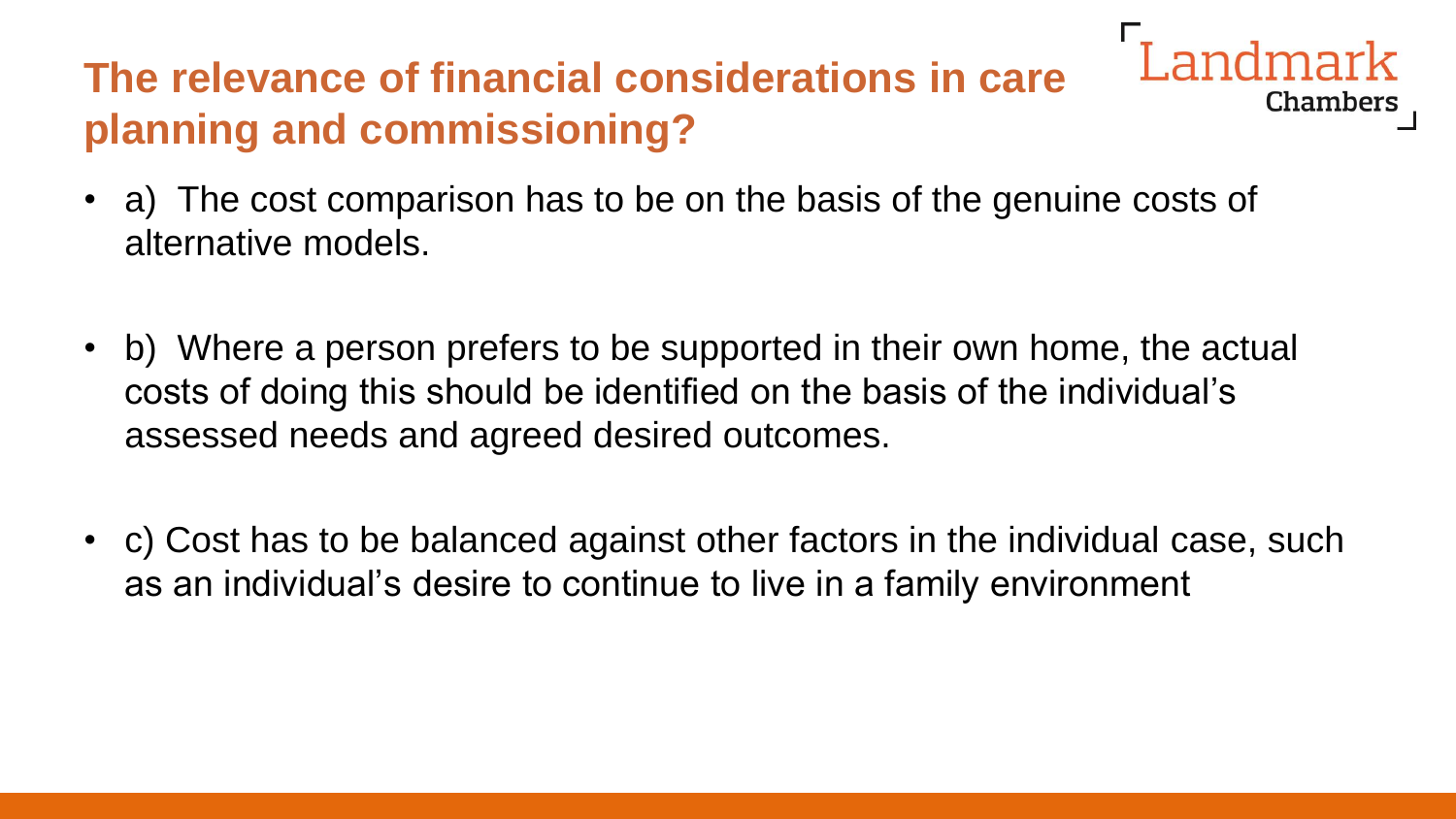# **The relevance of financial considerations in care planning and commissioning?**

- Worth taking particular care when financial considerations relate to choice/location of accommodation .
- Arguably engages patient's Article 8 rights under the ECHR so take care when making these decisions.

Landmark

- Sensible for CCGs to adopt a clear policy as to how they will approach these situations to ensure equity.
- Must take into account patient preferences but no legal requirement on CCG to spend significantly more of its resources to support a patient in his or her own home than offering to fund an appropriate package of care in a suitable care setting.
- Cost is a legitimate factor.